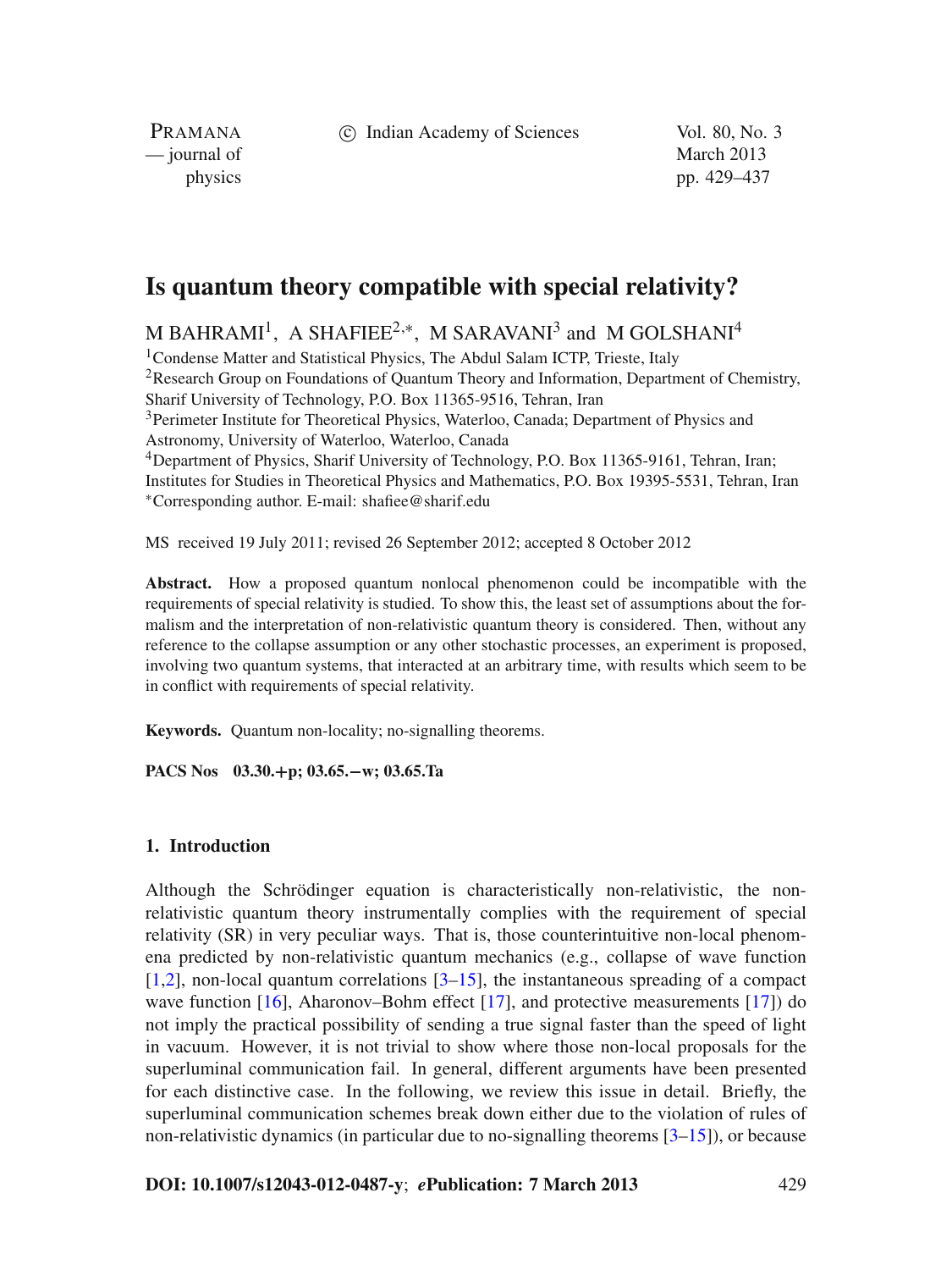### *M Bahrami et al*

they include arbitrary energies greater than the relativistic limit (e.g., see [\[17\]](#page-8-5)), or because of the unavoidable stochastic noise processes [\[18](#page-8-6)].

Following the celebrated Bell's theorem [\[19](#page-8-7)], there is also a conceptually different approach to investigate the compatibility of a non-local theory (including quantum theory) with SR, which would not be pursued in this paper. In this approach, the aforementioned compatibility is discussed by analysing whether the locality is violated because of a violation of parameter independence or of outcome independence [\[20](#page-8-8)].

There are some arguments against superluminal signalling via quantum correlations which are usually referred to as quantum no-signalling theorems [\[3](#page-8-2)[–13](#page-8-9)]. They argue that there are some implicit principles that constrain quantum non-locality in ways that finally prevent the superluminal communication schemes via quantum correlations. They assume that quantum non-locality can be demonstrated in a direct way, only if the local operations have observable effects (i.e., changing the probability distribution) in causally disjoint (i.e., space-like) regions. Hence, some of the no-signalling theorems show that for the schemes to communicate faster than light, they must involve the processes incompatible with the principles of quantum theory, e.g., the cloning of an unknown quantum state which is prevented by the linearity of quantum dynamics. Others demonstrate that the superluminal communication demands the statistical interdependence of spatiallyseparated subsystems of a composite system. These no-signalling theorems refute such statistical interdependency by considering the tensor-product formulation of composite systems and the unitary temporal evolutions. On this account, the outcomes of any measurement on one subsystem cannot be affected by operations performed on the other disjoint subsystem, and thus quantum correlations cannot make possible the transmission of signals of any kind (including the superluminal ones, too). However, there are objections claiming that the logical reasoning of these kinds of no-signalling theorems are 'questionbegging' or even 'circular' [\[14](#page-8-10)[,15\]](#page-8-3).

Among other examples illustrating the non-local features of non-relativistic quantum theory, we could recall the collapse of wave function in the measurement process [\[20a\]](#page-8-11) (e.g., see [\[2\]](#page-8-1)). Although the mysterious reduction of wave function has sparkled off lots of heated discussions about the interpretation of quantum theory, it cannot be used for superluminal signalling due to the stochastic nature of the collapse. In general, it has been shown that proposed scenarios for the superluminal quantum communication involve stochastic processes that eventually cancel out the true sending of faster-thanlight signal [\[18](#page-8-6)]. Nevertheless, the non-local features of the collapse can be particularly highlighted in the measurement of non-local variables [\[21\]](#page-8-12). However, by exploiting quantum entanglement, Aharonov and Albert introduced a framework to measure the non-local variables without contradicting the requirements of SR [\[22](#page-8-13)].

The free propagation of a compact wave function might also result in superluminal anomaly. If a wave function is non-zero only in a bounded region  $V_0$  at the time  $t = 0$ , then by free evolution at all later times  $t > 0$ , its amplitude is non-zero even outside the light-cone of  $V_0$ . However, this superluminal propagation in non-relativistic quantum theory is usually considered as being 'of no great concern' [\[16](#page-8-4)]. To our best knowledge, the reason why this superluminal propagation in non-relativistic quantum theory has no importance is either due to the fact that the preparation of a strictly localized state requires the existence of infinite potentials, or because the amplitude to propagate outside the lightcone of  $V_0$  is extremely small  $[22a]$ . However, one cannot argue that the non-relativistic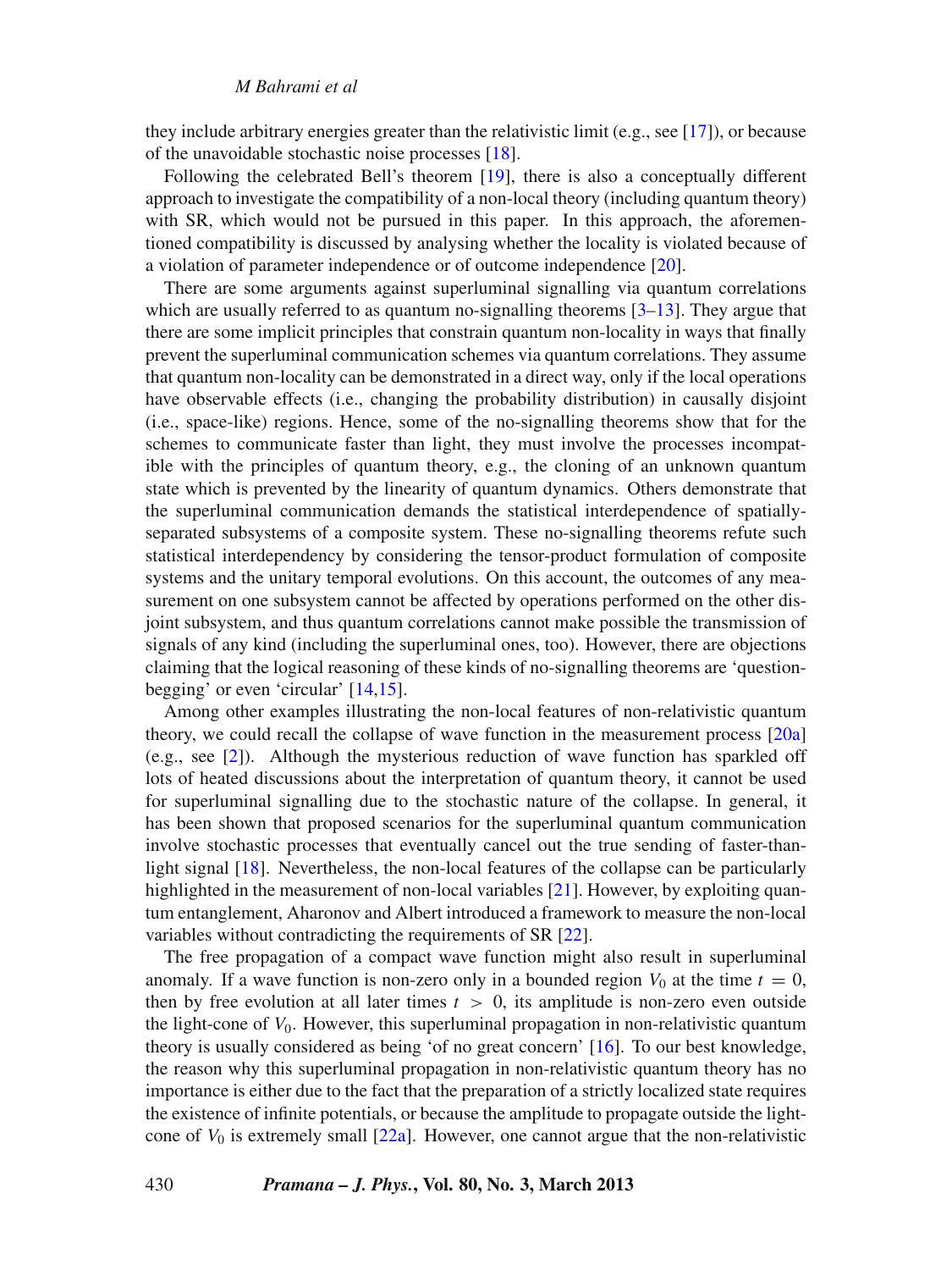nature of Schrödinger equation is at fault here, because only the few assumptions of "Hilbert space and positivity of the energy" are enough for obtaining the superluminal results [\[16\]](#page-8-4). A careful analysis by quantum field theory solves this problem, by introducing negative energy states and antimatters [\[22b,](#page-8-15) [23\]](#page-8-16). Hence, at least non-relativistic predictions (i.e., extremely small superluminal tails) closely approach implications of the relativistic quantum theory.

In non-relativistic quantum theory, we can fire a particle superluminally (e.g., there is no upper bound for the speed of a wavepacket's centroid), but obviously in this case we are far above the energy limit where the non-relativistic dynamics is expected to be valid. In addition, the superluminal signalling schemes can be made possible by protective measurement too [\[17\]](#page-8-5), but they include arbitrary potentials greater than the rest mass of particles, which is clearly the relativistic limit where the non-relativistic dynamics is not expected to be valid.

Accordingly, in general, we may summarize the compatibility between the quantum non-local features with the requirements of SR as follows:

- (1) The quantum non-local features are trivial because they include, e.g., relativistic energies.
- (2) The superluminal proposals using quantum non-local features are refuted by laws of quantum physics, e.g., because they contradict the linearity of the dynamics.

Nevertheless, in this work we show that even in non-relativistic quantum regime, one can find situations in which the predictions of quantum theory go beyond the requirement of SR. We explicitly propose an experiment (without involving the stochastic processes such as collapse) in which an upper bound for all the involved energies and interactions is coherently imposed. It is straightforward to show that our experiment is far beyond the relativistic energy limit, and so the scope is deliberately limited to the non-relativistic energies. Finally, we argue that the results of this experiment seem to be in conflict with the requirement of SR. However, in contrast to the instantaneous spreading of a compact wave function (in which the non-relativistic results closely approach the results implied by SR), here the non-relativistic predictions are substantially different from the implications of SR.

The structure of this paper is as follows. In [§2,](#page-2-0) the experiment used in this study is elaborated. In [§3,](#page-4-0) some constraints into our experiment are introduced in order to keep all energies and interactions much less than the relativistic energy limit. Finally, in  $\S4$ , the predicted results of our experiment have been compared in detail with the requirement of SR.

#### <span id="page-2-0"></span>**2. Description of the experiment**

We have two one-dimensional harmonic oscillators of the same mass *M* whose frequencies of oscillations are  $\omega_1$  and  $\omega_2$ , respectively. Their Hamiltonians are given as:

$$
\hat{H}_1 = \hbar \omega_1 (\hat{a}^\dagger \hat{a} + 1/2), \quad \hat{H}_2 = \hbar \omega_2 (\hat{b}^\dagger \hat{b} + 1/2), \tag{1}
$$

*Pramana – J. Phys.***, Vol. 80, No. 3, March 2013** 431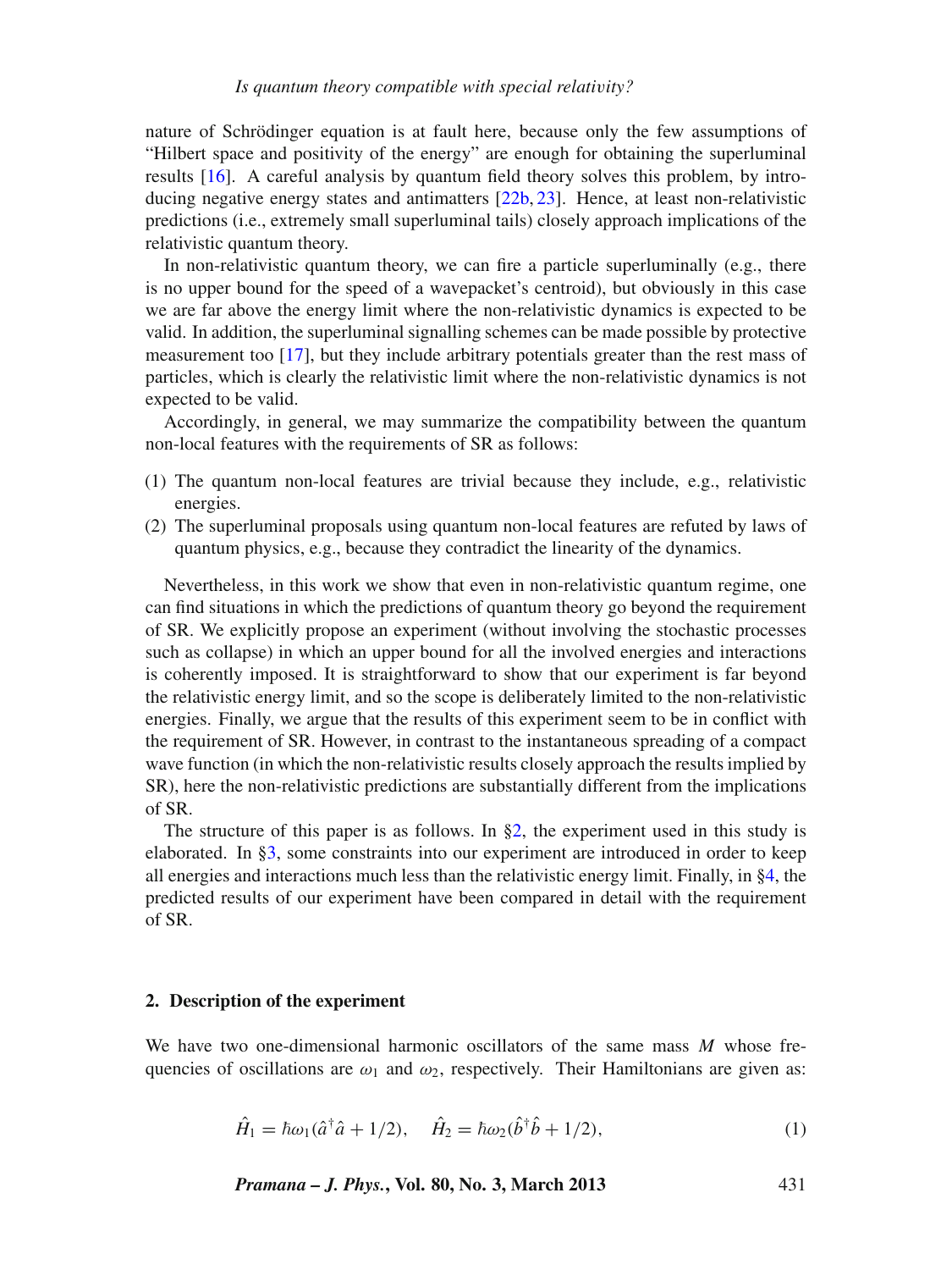# *M Bahrami et al*

where  $\hat{a}$  and  $\hat{b}$  are annihilation operators of the first and second system, respectively. The observer can decide whether these systems remain interacting, or not interacting. The interaction between these two systems is assumed to be:

<span id="page-3-0"></span>
$$
\hat{H}_{\text{int}} = \hbar \chi(t) \,\hat{a}^{\dagger} \hat{a} (e^{-it\omega_2} \hat{b}^{\dagger} + e^{it\omega_2} \hat{b}),\tag{2}
$$

where  $\chi(t)$  is the time-dependent coupling between two systems, which is only effective within the interval  $0 \le t \le \tau$ :

$$
\int_{-\infty}^{+\infty} \chi(t)dt = \int_0^{\tau} \chi(t)dt = \chi_{\tau}.
$$
 (3)

The interaction in eq.  $(2)$  will couple the momentum of the second system with the energy of the first system. This interaction is also very appropriate for other purposes, which will be described in detail. Accordingly, the total Hamiltonian of the composite system is described by  $\hat{H} = \hat{H}_1 + \hat{H}_1 + \hat{H}_{int}$ . Then, the interaction Hamiltonian in the interaction picture is given by

<span id="page-3-1"></span>
$$
\hat{H}_{\rm I}(t) = \hbar \chi(t) \,\hat{a}^{\dagger} \hat{a} (\hat{b}^{\dagger} + \hat{b}).\tag{4}
$$

On this account, the corresponding unitary time-evolution operator is

$$
\hat{U}_{I}(t) = \exp\bigg[-i\left(\int_{0}^{t} \chi(t')dt'\right)\hat{a}^{\dagger}\hat{a}(\hat{b}^{\dagger} + \hat{b})\bigg].
$$
\n(5)

At the time  $t = 0$ , the two systems are prepared in coherent states as follows:

<span id="page-3-2"></span>
$$
|\alpha\rangle_1 = \hat{D}_a(\alpha)|0\rangle = e^{-\alpha^2/2} \sum_{n=0}^{\infty} \frac{\alpha^n}{\sqrt{n!}} |n\rangle_1,
$$
  

$$
|\alpha\rangle_2 = \hat{D}_b(\alpha)|0\rangle = e^{-\alpha^2/2} \sum_{n=0}^{\infty} \frac{\alpha^n}{\sqrt{n!}} |n\rangle_2,
$$
 (6)

where  $\hat{D}_a(\alpha) = \exp[\alpha \hat{a}^\dagger - \alpha^* \hat{a}]$  is the displacement operator,  $|\alpha\rangle_1$  describes the state of the first system and  $|\alpha\rangle$  the state of the second system. Here  $\alpha > 0$  is assumed to be real. Now, considering eqs [\(5\)](#page-3-1) and [\(6\)](#page-3-2), the state of composite system in the interaction picture, at the time *t*, is described by

<span id="page-3-3"></span>
$$
\begin{split}\n|\psi_{\rm I}(t)\rangle &= \hat{U}_{\rm I}(t) \, (|\alpha\rangle_{1}|\alpha\rangle_{2}) \\
&= e^{-\alpha^{2}/2} \sum_{n=0}^{\infty} \frac{\alpha^{n}}{\sqrt{n!}} |n\rangle_{1} \exp\left[(-in\chi_{t})\hat{b}^{\dagger} - (-in\chi_{t})^{*}\hat{b}\right] |\alpha\rangle_{2} \\
&= e^{-\alpha^{2}/2} \sum_{n=0}^{\infty} \frac{\alpha^{n}}{\sqrt{n!}} |n\rangle_{1} \hat{D}_{b}(-in\chi_{t}) \hat{D}_{b}(\alpha)|0\rangle_{2} \\
&= e^{-\alpha^{2}/2} \sum_{n=0}^{\infty} \frac{\alpha^{n} e^{-in\alpha\chi_{t}}}{\sqrt{n!}} |n\rangle_{1} \hat{D}_{b}(\alpha - in\chi_{t})|0\rangle_{2} \\
&= e^{-\alpha^{2}/2} \sum_{n=0}^{\infty} \frac{\alpha^{n} e^{-in\alpha\chi_{t}}}{\sqrt{n!}} |n\rangle_{1}|\alpha - in\chi_{t}\rangle_{2},\n\end{split} \tag{7}
$$

432 *Pramana – J. Phys.***, Vol. 80, No. 3, March 2013**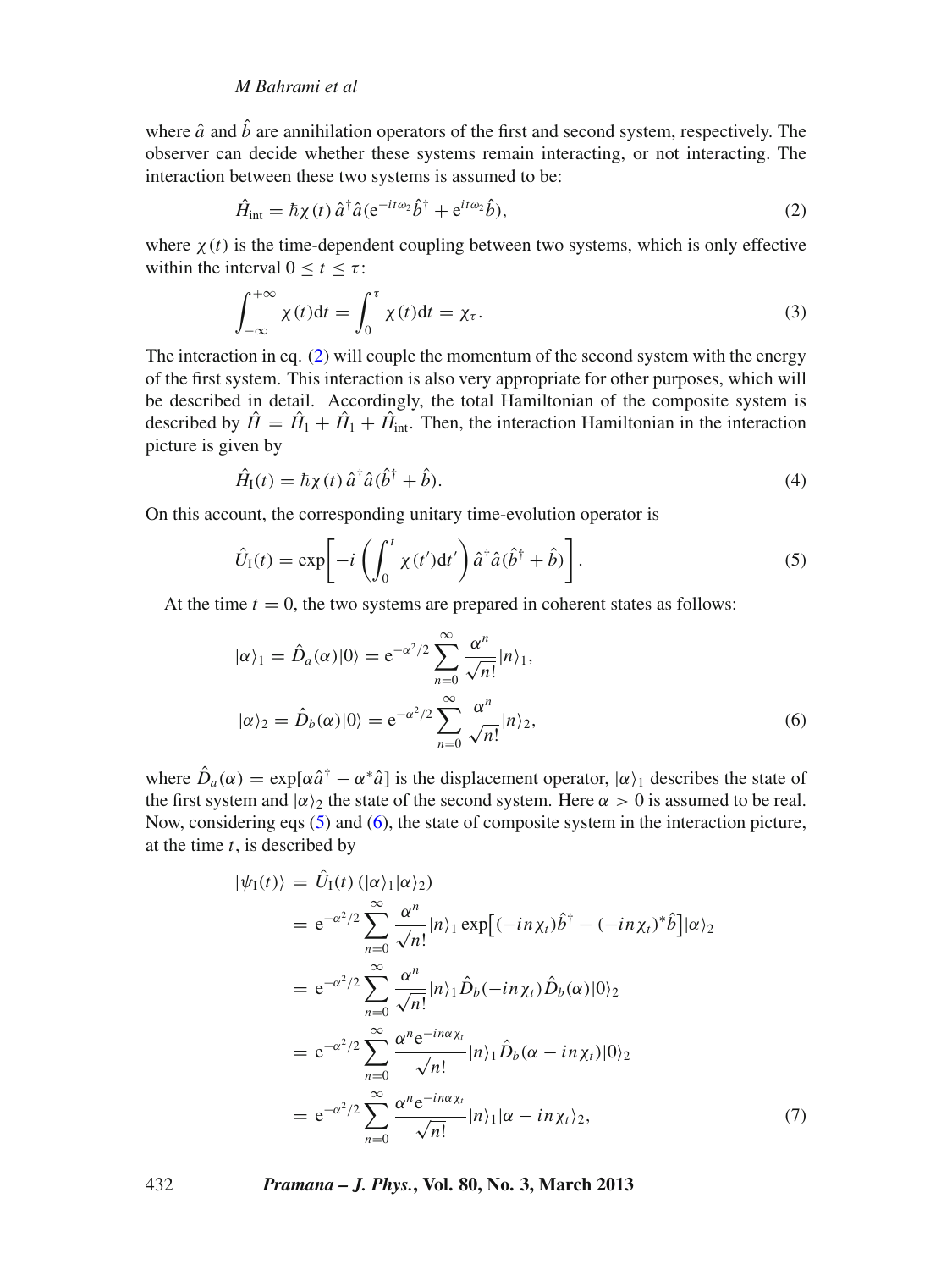where  $\chi_t = \int_0^t \chi(t') dt'$ . For the inner product of the displaced vacuum states  $|\alpha - in\chi_t\rangle$ and  $|\alpha - im\chi_t\rangle$ , we have [\[18](#page-8-6)]

<span id="page-4-2"></span>
$$
\langle \alpha - i m \chi_t | \alpha - i n \chi_t \rangle = \exp \left[ i (m - n) \chi_t - \chi_t^2 (m - n)^2 / 2 \right]. \tag{8}
$$

Now suppose that at the time  $t = \tau$  the following relation is satisfied:

<span id="page-4-4"></span>
$$
\chi_{\tau} = \int_0^{\tau} \chi(t) dt \gg 1 \tag{9}
$$

which says that the initial momentum dispersion of the second system is much smaller than the least induced momentum due to the interaction. With this assumption in force, at the time  $t = \tau$  the inner product (9) becomes

<span id="page-4-3"></span>
$$
\langle \alpha - i m \chi_t | \alpha - i n \chi_t \rangle \simeq \delta_{m,n}.\tag{10}
$$

#### <span id="page-4-0"></span>**3. Non-relativistic conditions**

We require all of the involved energies (e.g., energy of the individual systems, interaction energy, potentials etc.) to be negligible in comparison with their rest mass [\[23a\]](#page-8-17). Otherwise, relativistic effects such as particle creation and annihilation become important. In other words, we want to avoid any trivial non-local effects, similar to the ones discussed in [§1.](#page-0-0) Consequently, in order to work within the realm of the non-relativistic quantum theory, the following relation should also be fulfilled:

$$
Mc \gg \sqrt{\langle p^2 \rangle} \ge \Delta p \Rightarrow Mc \gg \Delta p,\tag{11}
$$

where  $\Delta p$  is the dispersion in momentum of the system. Regarding the Heisenberg uncertainty relation, a minimum amount of dispersion in the position of the particle can be calculated as follows:

<span id="page-4-1"></span>
$$
\Delta x \gg \frac{\hbar}{2Mc},\tag{12}
$$

where  $\hbar/Mc$  is the Compton wavelength of the particle. In other words, since we are working in the domain of non-relativistic quantum theory, we cannot compress a wavepacket to an arbitrary small volume less than its Compton wavelength. With these assumptions in force, we have bounded the velocity of the wavepacket (i.e., velocity of the probability flux), and also the speed of its spreading, by the speed of light in vacuum. Now we introduce the aforementioned conditions into our systems.

We first assume the initial position dispersions of systems to be much smaller than the corresponding Compton wavelengths. The initial states are Gaussian wavepackets, centred around the position  $x_i = \alpha \sqrt{2\hbar / M \omega_i}$ , with the dispersion  $\Delta x_i = \sqrt{\hbar / 2M \omega_i}$ where  $i = 1, 2$ . Let us suppose  $\alpha \gg 1$ . Combining this with eq. [\(12\)](#page-4-1), it yields

<span id="page-4-5"></span>
$$
\alpha \sqrt{\frac{2\hbar}{M\omega_i}} \gg \Delta x_i = \sqrt{\frac{\hbar}{2M\omega_i}} \gg \frac{\hbar}{2Mc}.
$$
\n(13)

We also suppose that the initial energies of these systems are much smaller than their rest energies

$$
\frac{Mc^2}{\hbar \omega_1} \gg \sqrt{\langle (\hat{a}^\dagger \hat{a})^2 \rangle} = \sqrt{\alpha^4 + \alpha^2}; \quad \frac{Mc^2}{\hbar \omega_2} \gg \sqrt{\langle (\hat{b}^\dagger \hat{b})^2 \rangle} = \sqrt{\alpha^4 + \alpha^2}. \quad (14)
$$

*Pramana – J. Phys.***, Vol. 80, No. 3, March 2013** 433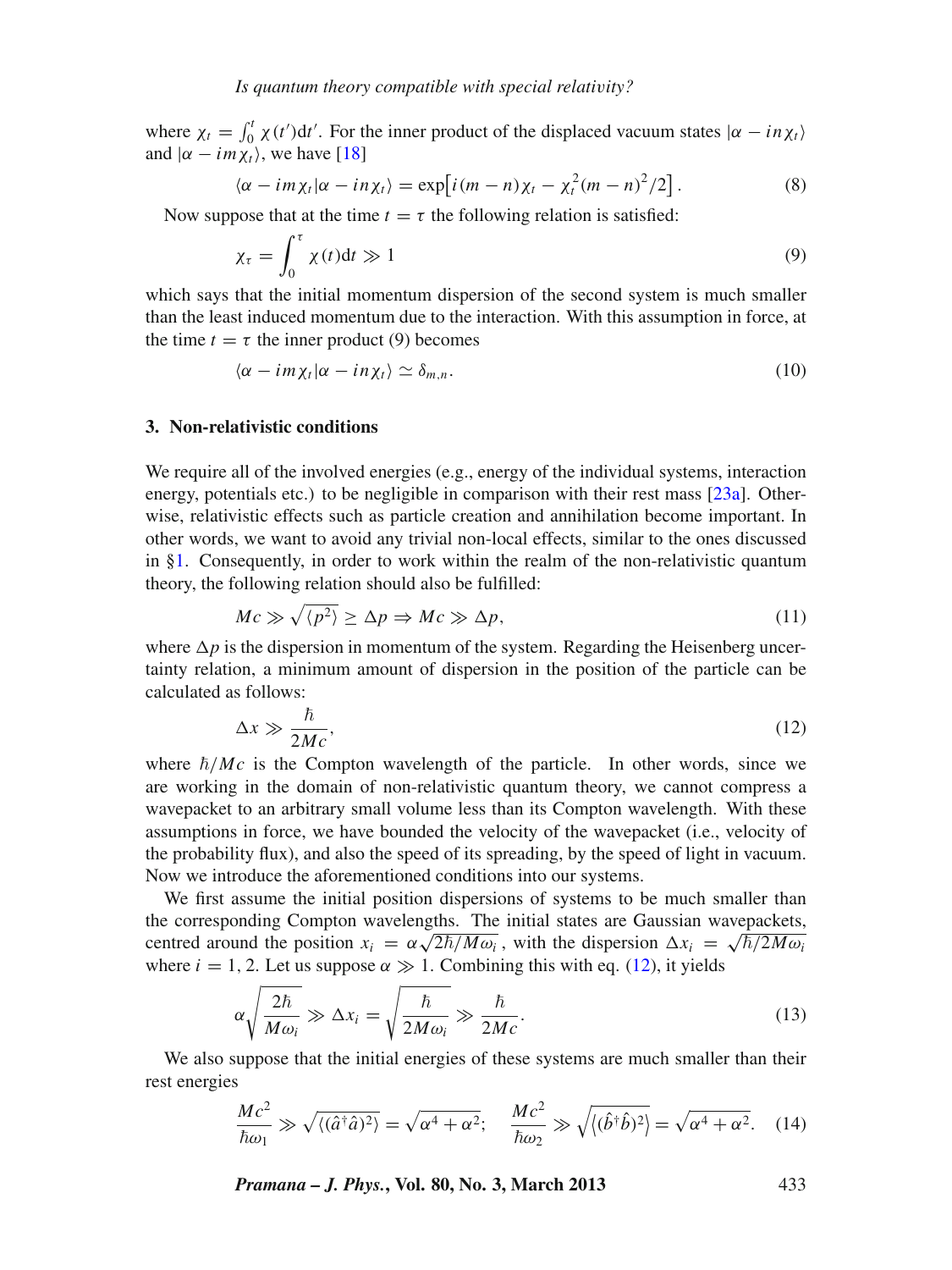For the interaction energy, we require that the overall interaction energy should not exceed the relativistic limit, that is,

<span id="page-5-2"></span>
$$
Mc^2 \gg \frac{1}{\tau} \int_0^{\tau} dt \sqrt{\langle \hat{H}_I^2(t) \rangle} = \frac{\hbar \chi_{\tau}}{\tau} \sqrt{(1 + 4\alpha^4)(\alpha^4 + \alpha^2)}.
$$
 (15)

We also assume that the induced momenta on the second system remain in the nonrelativistic limit. So, regarding eqs  $(7)$ ,  $(8)$  and  $(10)$ , we require the average of the final momentum and also its spreading to be much smaller than the relativistic limit:

<span id="page-5-3"></span>
$$
\frac{Mc^2}{\hbar\omega_2} \gg \chi_\tau^2 \alpha^4; \quad \frac{Mc^2}{\hbar\omega_1} \gg \chi_\tau^2 \alpha^4. \tag{16}
$$

#### <span id="page-5-0"></span>**4. Comparison with the requirements of SR**

We have managed the setting of the above-mentioned experiment in ways that any nonlocal anomaly cannot be attributed to the trivial relativistic effects. Then, in this section we shall compare the predicted results with the requirements of SR. We should mention that we have taken the relativistic considerations into account concerning the scale of the distances between the disjoint regions of space.

With regard to the first system, we consider the situation as depicted in figure [1,](#page-5-1) in which *V* is the region between  $\alpha \sqrt{(2\hbar/M\omega_1)} - 20\Delta x_1$  and  $\alpha \sqrt{(2\hbar/M\omega_1)} + 20\Delta x_1$  and  $V'$  is the space interval on the left side of the origin

$$
V: 2(\alpha + 10)\Delta x_1 \ge x_1 \ge 2(\alpha - 10)\Delta x_1,\tag{17}
$$

$$
V': 0 \ge x_1. \tag{18}
$$

We assume  $\alpha \gg 10$ . Thus, the two regions have no overlap. Since the initial state of the first system (eq.  $(6)$ ) is a normal Gaussian distribution, at the time  $t = 0$  the probability first system (eq. (o)) is a normal Gaussian distribution, at the time  $t = 0$  the probability of finding the first system out of *V* is given by  $1 - erf(20/\sqrt{2})$ , where 'erf' is the error

<span id="page-5-1"></span>

**Figure 1.** Space-time description of regions *V* and *V* .

434 *Pramana – J. Phys.***, Vol. 80, No. 3, March 2013**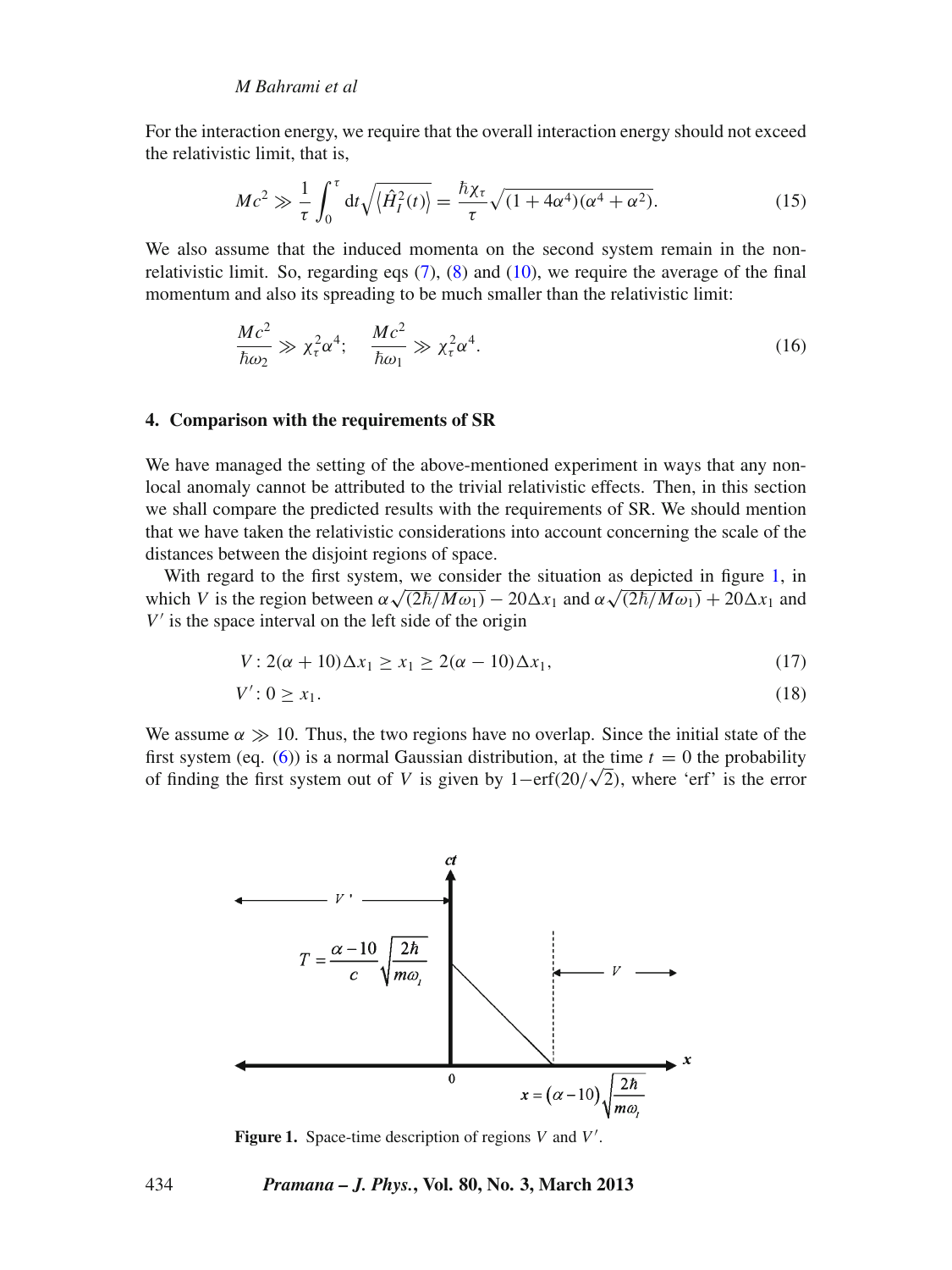function. Hence, this quantity is less than  $10^{-87}$ . Likewise, the probability of finding the first system in  $V'$  at time  $t = 0$  is

$$
P(V', t = 0) = \int_{-\infty}^{0} |\langle x_1 | \alpha \rangle|^2 dx_1 = \frac{1}{\sqrt{2\pi} (\Delta x_1)} \int_{-\infty}^{0} e^{-(1/2\Delta x_1)(x_1 - 2\alpha \Delta x_1)^2} dx_1
$$
\n(19)

which is rigorously close to zero because  $\alpha \gg 10$ . For example, in the case  $\alpha =$  $(\hbar c/e^2) \sim 137$ , the order of magnitude of  $P(V', t = 0)$  is less than  $10^{-10^4}$ .

Let us suppose that at the time  $t = \tau$ , the region V' is outside the space-time domain of the region *V*, that is,

<span id="page-6-0"></span>
$$
2(\alpha - 10)\Delta x_1 \geq c\,\tau. \tag{20}
$$

<span id="page-6-1"></span>Our analysis in the previous section shows that there are no quantum mechanical limitations on  $\tau$  other than the one described in eq. [\(9\)](#page-4-4). Substituting eq. [\(20\)](#page-6-0) into eq. [\(15\)](#page-5-2) yields

$$
\frac{Mc^2}{\hbar \omega_1} \gg \frac{2\chi_\tau^2 (1 + 4\alpha^2)(\alpha^4 + \alpha^2)}{(\alpha - 10)^2}.
$$
\n(21)

Now, we can consistently introduce conditions  $(20)$ ,  $(21)$  into constraints  $(9)$ ,  $(13)$ – $(16)$ , and show that all of them are in agreement for many sets of parameters in the regimes in which the vibrational amplitude of the second system is much smaller than the wavelength of the first system, e.g.

$$
\frac{Mc^2}{\hbar \omega_1} = 10^{18}; \quad \frac{Mc^2}{\hbar \omega_2} = 10^{10}; \quad \alpha = \chi_\tau = \frac{\hbar c}{e^2} \simeq 137. \tag{22}
$$

SR imposes that the probability flux should have a finite propagation speed, bounded by the speed of light. Thus, the probability of finding a system in one space-time region cannot raise unless the probability flux travelling or spreading at the speed of light (or less) can reach this region from other regions. Since at the time  $\tau$  the region *V'* is outside the forward light-cone of  $V$  (refer to figure [1\)](#page-5-1), the probability of finding the first system at the time  $\tau$  in V' should be less than or equal to that of finding it outside V at the time  $t = 0$ . In other words, we expect

$$
1 - P(V, t = 0) \ge P(V', t = \tau). \tag{23}
$$

Therefore, the probability of finding the first system in  $V'$  at the time  $\tau$  should not exceed  $10^{-87}$ . This is the value that we expect if the prediction of non-relativistic quantum theory is compatible with the requirement of SR. However, combining the orthogonality condition in eq. [\(10\)](#page-4-3) with eq. [\(7\)](#page-3-3), the probability of finding the first system in  $V'$  at the time  $\tau$  is given by

<span id="page-6-3"></span>
$$
P(V', \tau) = e^{-\alpha^2} \sum_{n=0}^{\infty} \frac{\alpha^{2n}}{n!} \int_{-\infty}^{0} |\langle x_1 | n \rangle|^2 dx_1.
$$
 (24)

The functions  $\langle x_1 | n \rangle$  are the normalized eigenfunctions of harmonic oscillator. Taking into the account the parity properties of these normalized eigenfunctions, we have

<span id="page-6-2"></span>
$$
\int_{-\infty}^{0} |\langle x_1 | n \rangle|^2 dx_1 = \int_{0}^{\infty} |\langle x_1 | n \rangle|^2 dx_1 = \frac{1}{2}.
$$
 (25)

*Pramana – J. Phys.***, Vol. 80, No. 3, March 2013** 435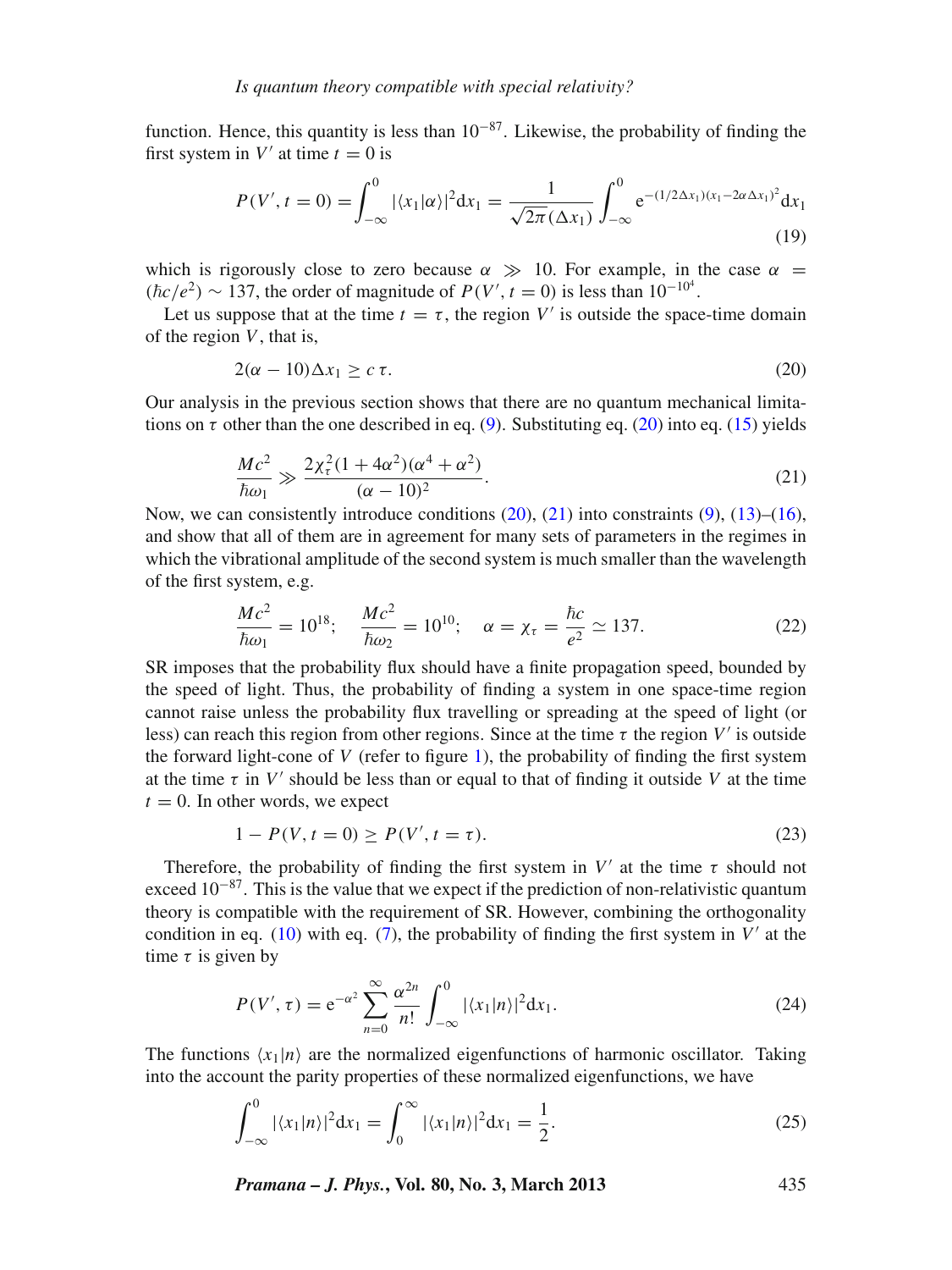Introducing eq.  $(25)$  into eq.  $(24)$  yields

$$
P(V', \tau) = \frac{1}{2} e^{-\alpha^2} \sum_{n=0}^{\infty} \frac{\alpha^{2n}}{n!} = \frac{1}{2}.
$$
 (26)

#### **5. Discussion and concluding remarks**

There are clear arguments as to why the quantum non-locality in the collapse of wave function or in the quantum correlations cannot lead to any contradiction with the requirement of SR [\[2](#page-8-1)[–15](#page-8-3)[,17](#page-8-5)]. However, in our experiment, we basically manipulate neither the quantum correlation nor any other stochastic quantum processes such as collapse process. Our analysis has been done with a minimal set of assumptions about the formalism and the interpretation of quantum theory, without any reference to the collapse assumption. First, a quantum mechanical pure state of the two systems was described by a unit vector  $|\alpha\rangle_1|\alpha\rangle_2$  in a Hilbert space H, where H is the tensor product of individual Hilbert spaces  $H = H_1 \otimes H_2$ . Second, the time evolution of the state vector is given by the Schrödinger equation. Third, Born's probabilistic rule is assumed. With these assumptions in force, we have shown that the results of measurement in one region of space (*V*) can be changed dramatically due to some sort of operations in a causally disjoint region (*V* ). In other words, the results of our proposed experiment (which are consistently taken from non-relativistic quantum theory) are in conflict with the requirement of SR.

Because our results are contracting the requirements of SR, one might argue that we are in a relativistic regime and thus we cannot use the Schrödinger equation. Two important issues within this line of reasoning are in order. First, in this reasoning our results are refuted not because of any conflict with predictions of quantum theory (in contrast with other proposals discussed in [§1\)](#page-0-0), but because they are in conflict with the requirements of SR. In other words, the implicit premise is that the special relativity is the guiding principle of nature and any other physical theory should be consistent with it. Second, such reasoning simply claims that the empirically verifiable predictions of quantum theory are wrong. We should also remember that the non-local character of our experiment does not derive from the involvement of supeluminal energies. In other word, we conclude that this new non-local feature is not trivial like some other non-local features discussed in [§1.](#page-0-0) We may conclude that our experiment shows that there is a new kind of non-local feature in non-relativistic quantum theory. To the best of our knowledge, no fundamental features of quantum theory restrict our experiment in a way to reconcile its compatibility with SR. However, some unknown deeper principles underling quantum theory may do so. Accordingly, the connection between the predictions of quantum theory and requirements of SR are far from a common ground and much more theoretical and experimental work is needed to clarify this issue. Our proposed experiment can open a new perspective in this regard.

## **Acknowledgement**

M Bahrami wants to thank Prof. G C Ghirardi of Trieste University, Italy for his valuable comments on this paper.